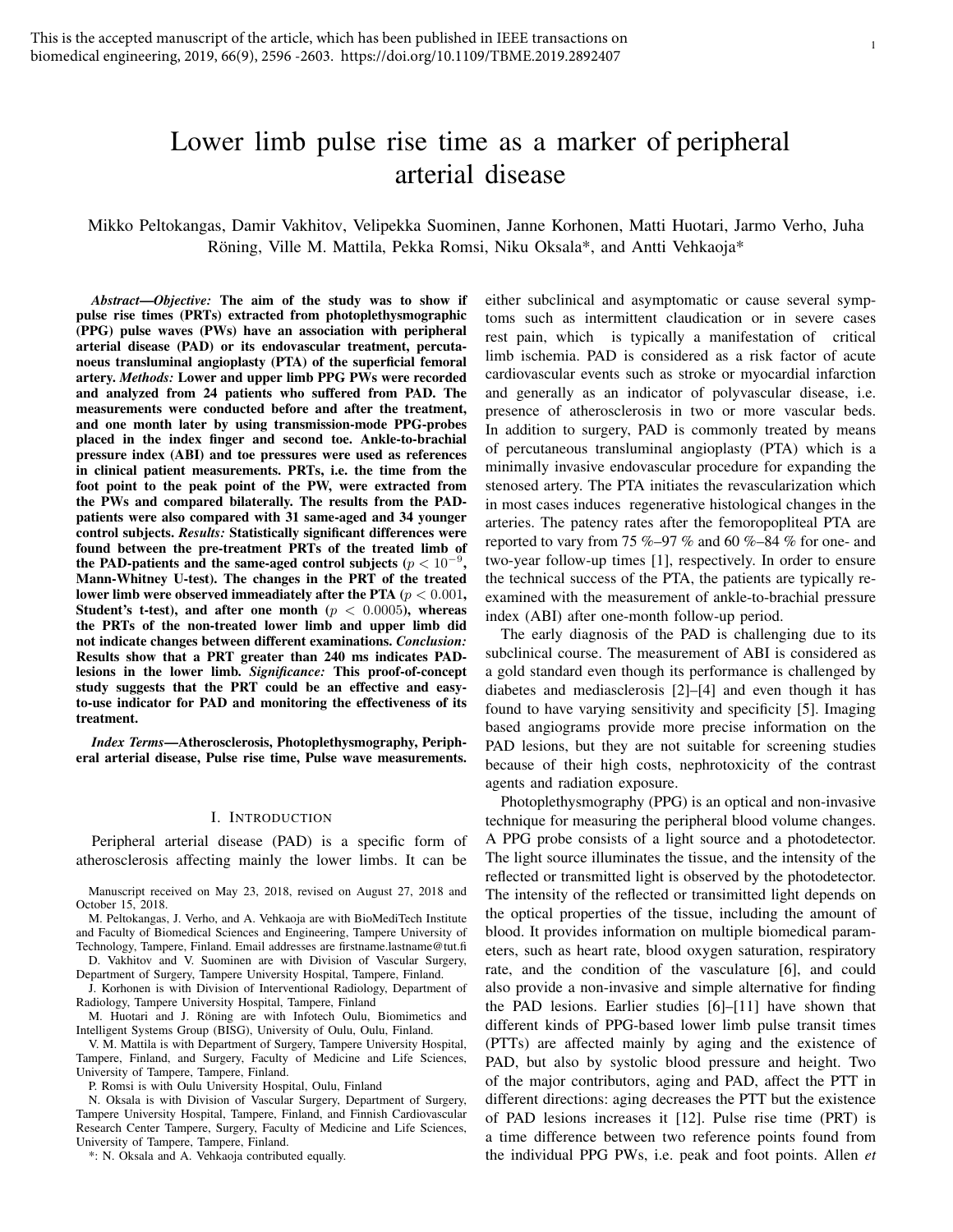*al.* have reported differences in lower limb PPG-based PRTs between healthy subjects and PAD patients [6], [8], [9], but the authors are not aware of any prior study reporting the effects of PTA-treatment to PRT. In this proof-of-concept study, we investigate how the photoplethysmographic PRT changes as a result of the PTA procedure and if the PRTs could be a useful parameter to monitor patients' peri- and post-treatment response to PTA. We also study if the PRTs of the lower limb in patients with symptomatic PAD differ from the PRTs in the contralateral lower limb and from the lower limb PRTs of healthy subjects. We hypothesize that the stenoses in the arterial pathway increase the flow resistance, causing a low-pass filter-type response and delay in the PRT, whereas a successful PTA of the SFA decreases the resistance and changes the PRT towards healthier level.

#### II. MATERIALS AND METHODS

# *A. Study subjects*

Altogether 89 Caucasian subjects were examined for the study. The patient measurements were conducted in two clinical studies (S1 and S2). The pulse wave (PW) signals of study S1 were recorded from 27 patients undergoing PTA for the superficial femoral artery (SFA) in 2016–2017. Three of them were excluded for the following reasons: research personnel unavailable at the follow-up visit, a patient was found to be unsuitable for PTA during the imaging and extremely low peripheral perfusion preventing the computation of PPG-based parameters. In study S1, 14 left and 12 right lower limbs were treated, including 2 patients with bilateral treatment. More detailed data on the study subjects is shown in Table I. The majority of the PAD patients suffered from intermittent claudication which is a typical symptom for PAD. In addition, most of the PAD patients had typical risk factors of atherosclerosis, such as dyslipidemia, diabetes, and arterial hypertension. Because almost all of the subjects having these diagnosed diseases had medication, the effects of the medication intended against atherosclerosis-promoting symptoms were not possible to analyze separately.

The inclusion criteria for study S1 were abnormal ABI reading, i.e. ABI<0.9 or ABI>1.3, relevant symptoms, stenosis in the SFA based on magnetic resonance angiography (MRA) and referral to the PTA of the SFA. The presence of a pacemaker and a possible risk that the study interferes the patient's treatment were considered as exclusion criteria. All patients except one met the criterion ABI<0.9 in study S1, and only one of the included patients had a measured pre-treatment ABI higher than 1.3. Fifteen non-treated lower limbs out of 22 (68 %) had the ABI value outside the normal range at least in one of the pre- or post-treatment ABI measurements. More detailed distributions of the PAD patients' ABI readings are shown in Table II. Pre-treatment (measured during a visit at the outpatient clinic before the PTA) and post-treatment (followup visit) ABI and toe pressure measurements were routinely performed and used as references in the study.

Altogether 28 at least 65-year-old control subjects having normal ABI were examined in study S2 in 2015. In addition

| Table I                                                      |
|--------------------------------------------------------------|
| DATA DESCRIBING THE STUDY SUBJECT POPULATION. THE VALUES ARE |
| PRESENTED AS MEDIAN (1ST OUARTILE–3RD OUARTILE)              |

|                                 | Study S1                |                   | Study S2                        |             |
|---------------------------------|-------------------------|-------------------|---------------------------------|-------------|
| Group                           | PTA-patients            | Old               | Middle-aged                     | Young       |
|                                 | $(n=24)$                | $(n=31)$          | $(n=15)$                        | $(n=19)$    |
| Age (years)                     | $72(68-76)$             | $71(67-77)$       | $58(54-62)$                     | $28(25-33)$ |
| Heart rate (bpm)                |                         |                   |                                 |             |
| pre-PTA                         | $65.3(58.1 - 72.7)$     | 66.1              | 59.7                            | 65.3        |
| post-PTA                        | $64.2(58.1-72.5)$       | $(58.5 - 71.8)$   | $(55.1 - 65.2)$ $(58.0 - 70.3)$ |             |
| follow-up visit                 | $62.7(56.7-73.6)$       |                   |                                 |             |
| Treated lower limbs: 26         |                         |                   |                                 |             |
| ABI, pre-treatment              | $0.61(0.50-0.75)$       |                   |                                 |             |
| follow-up visit                 | $0.96(0.82 - 1.04)$     |                   |                                 |             |
| change                          | $0.24(0.16-0.41)$       | 1.10              |                                 |             |
| Non-treated lower limbs: 22     |                         | $(1.06 - 1.22)$ # |                                 |             |
| ABI, pre-treatment              | $0.88(0.75 - 1.02)$     |                   |                                 |             |
| follow-up visit                 | $0.94(0.72 - 1.08)$     |                   |                                 |             |
| change                          | $0.02$ ( $-0.07-0.25$ ) |                   |                                 |             |
| Toe pressure, treated limb:     |                         |                   |                                 |             |
| pre-treatment (mmHg)            | 59 (42-86)              |                   |                                 |             |
| follow-up visit (mmHg)          | $95(76-122)$            |                   |                                 |             |
| change (mmHg)                   | $22(7-41)$              |                   |                                 |             |
| Toe pressure, non-treated limb: |                         |                   |                                 |             |
| pre-treatment (mmHg)            | $76(53 - 118)$          |                   |                                 |             |
| follow-up visit (mmHg)          | $100(66-122)$           |                   |                                 |             |
| change (mmHg)                   | $6(-24-24)$             |                   |                                 |             |
| Men                             | 16 (66.7 %)             | 12 $(38.7 \%)$    | 14 (93.3 $%$ )                  | 18 (94.7%)  |
| Diabetes                        | 11 $(45.8\%)$           | $1(3.2\%)$        | 1(6.7%)                         | $1(5.3\%)$  |
| Dyslipidemia                    | 22(91.7%)               | $5(16.1\%)$       | $0(0\%)$                        | $0(0\% )$   |
| History of smoking              | 11 $(45.8\%)$           | $7(22.6\%)$       | $0(0\% )$                       | $0(0\% )$   |
| Rheumatoid arthritis            | $3(12.5\%)$             | $5(16.1\%)$       | $0(0\% )$                       | $1(5.3\%)$  |
| Angina pectoris                 | $1(4.2\%)$              | $1(3.2\%)$        | $0(0\%)$                        | $0(0\% )$   |
| Critical limb ischemia          | 4 (16.7 $%$ )           | $0(0\%)$          | $0(0\%)$                        | $0(0\%)$    |
| Intermittent claudication       | 22 $(91.7\% )$          | $0(0\%$           | $0(0\% )$                       | $0(0\%)$    |
| Hemiplegia                      | $3(12.5\%)$             | $0(0\%)$          | $0(0\%)$                        | $0(0\%)$    |
| Hypertension                    | 19 (79.2 %)             | 7 $(22.6\%)$      | $0(0\%)$                        | $0(0\%)$    |
| Ischemic stroke                 | $1(4.2\%)$              | $0(0\%)$          | $0(0\%$                         | $0(0\%)$    |
| Carotid stenosis                | $2(8.3\%)$              | $0(0\% )$         | $0(0\%)$                        | $0(0\%)$    |
| Coronary artery disease         | $7(29.2\%)$             | $0(0\%)$          | $0(0\% )$                       | $0(0\% )$   |
| Coronary thrombosis             | 5 $(20.8\%)$            | $0(0\%)$          | $0(0\%)$                        | $0(0\%)$    |
| Cardiac failure                 | 5 $(20.8\%)$            | $1(3.2\%)$        | $0(0\%$                         | $0(0\%)$    |
| Arrhytmia                       | 4 (16.7 $%$ )           | 2 (6.5 %)         | $0(0\%)$                        | $0(0\%)$    |
| Renal failure                   | 4 (16.7 $%$ )           | $0(0\%)$          | $0(0\%)$                        | $0(0\%)$    |

#:  $p < 0.0005$  for all the ABI-distribution comparisons of old healthy vs. the pre-treatment condition of treated limb, the follow-up visit condition of treated limb, the pre-treatment condition of non-treated limb, and the follow-up visit condition of treated limb (2-sided Mann-Whitney U-test).

Table II DISTRIBUTIONS OF ABI READINGS FOR PAD PATIENTS.

|                    | Treated limb |                 | Non-treated limb |                 |
|--------------------|--------------|-----------------|------------------|-----------------|
|                    | pre-PTA      | follow-up visit | pre-PTA          | follow-up visit |
| ABI<0.5            | $5(19.2\%)$  | 2(7.7%)         | $1(4.6\%)$       | $0(0.0\%)$      |
| ABI <sub>0.7</sub> | $16(69.6\%)$ | $5(19.2\%)$     | $3(13.6\%)$      | 5(22.7%)        |
| ABI<0.9            | 24 (92.3%)   | $10(38.4\%)$    | 12 (54.6%)       | $9(40.9\%)$     |
| 0.9 < ABI < 1.3    | $1(3.9\%)$   | 14 (53.9%)      | $9(40.9\%)$      | 11 $(50.0\%)$   |
| ABI>1.3            | $1(3.9\%)$   | 2(7.7%)         | $1(4.6\%)$       | $2(9.1\%)$      |

to clinical patient measurements, 37 volunteer healthy 22–71 year-old control subjects were examined in 2013–2017 in nonclinical environment in order to see if aging affects the PRTs. These measurements were conducted in Tampere University of Technology (21 subjects) and in University of Oulu (16 subjects). In these datasets, 3 subjects being at least 65 years of age were added and handled as a part of the clinical control subject group (old subjects). The rest of these 37 test subjects were divided into groups of 19 young (less than 40-year-old) and 15 middle-aged (40–64-year-old) subjects.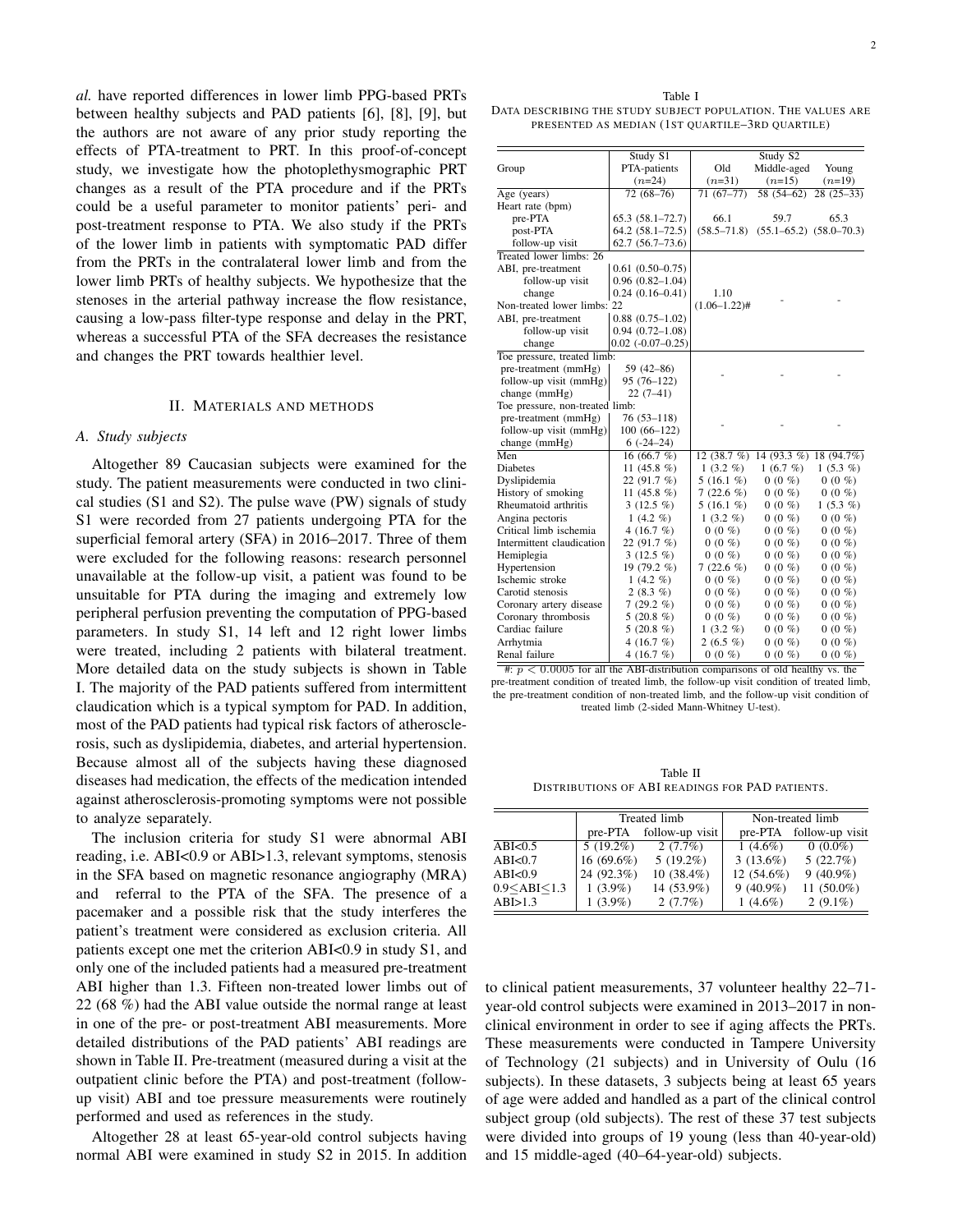

Figure 1. Examples of raw (a) and filtered (b) lower limb PWs as well as extracted PRTs for treated and non-treated lower limb before the PTA.

#### *B. Measurement hardware*

In studies S1 and S2 as well as in the measurements conducted in Tampere University of Technology, the measurement data was collected using transmission mode PPG-probes (S0010A, Shenzhen Med-link, China) having an excitation wave length of 905 nm connected into a synchronous wireless body sensor network (WBSN) presented in [13]. The passband of the PPG-amplifier of the WBSN was from 150 mHz to 240 Hz. A photoplethysmograph based on the phase-sensitive technique and transmission mode PPG-probes containing 940 nm light emitting diodes (LEDs) and photodiodes (BPW34, Vishay Semiconductors, USA) were used in the measurements conducted in University of Oulu [14]. The sampling frequencies were 500 Hz and 1000 Hz for WBSN and phase-sensitive PPG, respectively.

#### *C. Sensor placement*

With the PAD-patients, the PPG probes were placed on the index finger and both second toes for recording blood volume PW-signals. The test subjects were in supine position during the measurements. In study S1, the measurements were conducted during the pre-, peri-, and post-treatment phases of the PTA and during the follow-up visit after one month (median 33 days, IQR (30 days–36 days)). The sensors were placed before the normal preparation of the PTA and were removed within 5–10 minutes after the PTA. The duration of the measurement was approximately 15 minutes in study S2 and in the measurements conducted outside the hospitals.

## *D. Pulse rise times*

PRT was defined as the time from the foot point to the peak point of the PW (Fig. 1). Before the determination of the foot and peak points, the PW-signals were lowpass-filtered with a finite impulse response filter having a cut-off-frequency of 10 Hz, transition band of 10 Hz–12 Hz, pass-band ripple of 0.05 dB, and a stop-band attenuation of 100 dB [15] using forward-backward filtering. After filtering, the end-point fixed linear trend was removed from each detected PW. Both filtered and raw signal examples on pre-treatment PWs are shown in Fig. 1 for treated and non-treated lower limb. The PAD-lesions are seen as attenuation of high-frequency features of PW, such as rounded sharp edges and a misssing dicrotic notch [8], [9], [11], [16]. As seen in Fig 1, the PAD-lesions may also change the morphology of the PW towards a sinusoidal wave and cause delayed arrival compared with a healthier contralateral limb [8], [9], [11].

The PRTs were computed as an average of at least one minute long recording. For the PAD patients, the lower and upper limb PRTs were extracted as immediate pre-treatment PRT ( $t_{\text{before}}$ ), immediate post-treatment PRT ( $t_{\text{after}}$ ), and PRT in the follow-up visit ( $t_{\text{follow-up}}$ ). The differences between different measurement events were computed between postand pre-treatment values as  $t_{ab} = t_{after} - t_{before}$ , between follow-up visit and pre-treatment values as  $t_{\text{fb}} = t_{\text{follow-up}}$  $t_{before}$ , and between follow-up visit and post-treatment values as  $t_{\text{fa}} = t_{\text{follow-up}} - t_{\text{after}}$ .

# *E. Statistical methods*

Before comparing the results found for different study groups, the data normality was checked by using one-sample Kolmogorov-Smirnov test. Since all the rise time distributions were not normally distributed, non-parametric two-sided Mann-Whitney U-tests were implemented for comparing the control subjects' and the PAD patients' results, for comparing the PAD patients' results in different stages of operation, and for comparing the PAD patients' pre-treatment PRT distributions for treated and non-treated lower limbs. As all the differences between different measurement events (before the treatment, after the treatment, and follow-up visit) turned out to be normally distributed, their deviation from zero was tested by implementing Student's paired two-sided t-tests. The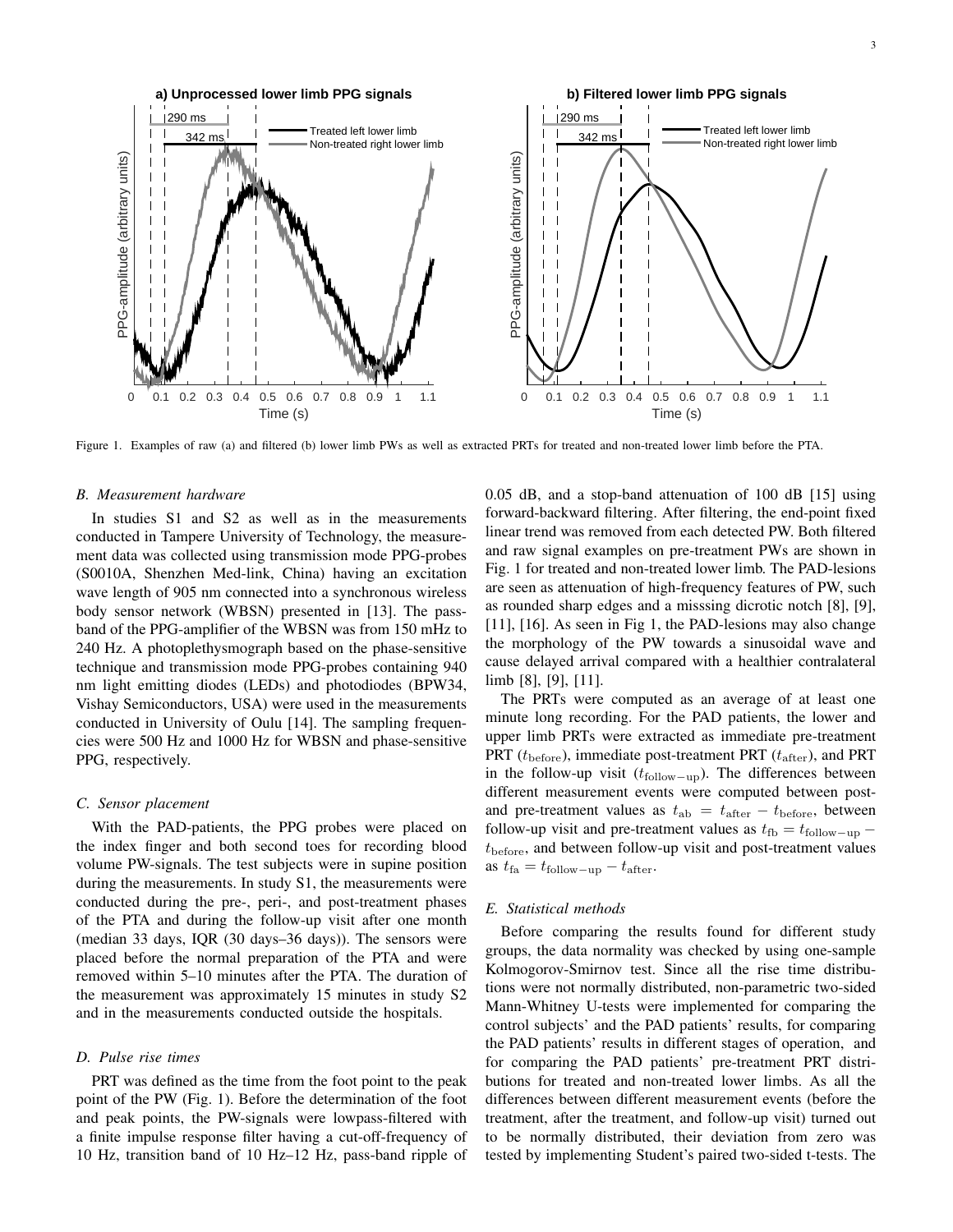differences in the PRT values between different phases of the PTA treatment were not normally distributed, so nonparametric two-sided sign tests were implemented. P-values less than 0.05 were considered statistically significant. The performance of the PRTs in classifying the lower limbs into diseased or non-diseased was evaluated by means of receiver operating characteristic (ROC) curve analysis. In addition, the agreement between the ABI and PRT were evaluated by estimating Pearson's correlation coefficients for both absolute ABI and PRT as well as their change as a result of the PTA treatment.

Since vascular patients typically have multiple cardiovascular risk factors, multiple linear regression analysis was performed for both upper and lower limb PRTs of the PADpatients, and for the old, middle-aged and young control subjects in order to see which factors affect the PRTs. In order to avoid the distortion of the results caused by the risk factors being present only with few individual test subjects, only the predictors being present with at least 5 test subjects were taken into account. For the PAD-patients, the analysis was performed only for the pre-treatment values. Multiple linear regression analysis was implemented also for the changes in PRT having PTA and change in heart rate as predictors in order to check if the changes in the heart rate explain the changes in the PRT between a pre-treatment condition and a follow-up visit.

## *F. Ethics and patient safety*

The patient measurements were approved by the local ethical review board of the hospital district (R14096 and R15107), and the Finnish National Supervisory Authority of Health and Welfare (Valvira, IDs 272 and 309). The study S1 was registered at ClinicalTrials.gov (ID: NCT02725307).

#### III. RESULTS

### *A. Differences between study groups*

The distributions of the lower limb PRTs for different study groups are presented in Fig. 2. The pre-treatment PRTs of the treated lower limb were clearly greater than the PRTs of the lower limbs of the group of old control subjects ( $p < 10^{-9}$ ) as presented in Fig 2. In addition, the differences in the lower limb PRT distributions between different-aged control groups were found to be small (Fig 2). The pre-treatment rise time distributions for treated and non-treated lower limbs were strongly overlapping, even though statistically signicant differences were found between them ( $p \approx 0.017$ ). At least a small difference was expected despite possible systemic effects of atherosclerosis since the pre-treatment ABI and toe pressure distributions were not equal (Table I). A small difference was also observed in the index finger PPG PRTs between the group of the old control subjects and the PAD-patients  $(p \approx 0.015,$  Fig. 3) even though these distribtions were also strongly overlapping. In the index finger PRTs, the differences between the youngest group and older control groups were greater than in case of lower limb PRTs. being present only with [ew individual ast subjects, only the predictors being present with a least 5 test subjects were taken<br>into account. For the PAD-patients, the analysis was performed<br>analysis was implemented also f

The ROC curves are shown in Fig. 4 in order to demonstrate



Figure 2. Distributions of the lower limb PRTs for different subject groups and treatment phases. The p-values are for two-sided Mann-Whitney U-test.



Figure 3. Distributions of the upper limb (index finger) PRTs for different subject groups and treatment phases. The p-value is for two-sided Mann-Whitney U-test.

for two different situations: 1) the treated limb of the PADpatients before the PTA vs. old healthy controls, and 2) the treated lower limb before the PTA vs. the non-treated lower limb before the PTA. The areas under curve (AUC) of 0.986 and 0.706 were obtained for the two situations, respectively. Even though the non-treated lower limb is less symptomatic than the contralateral limb, it does not mean that it does not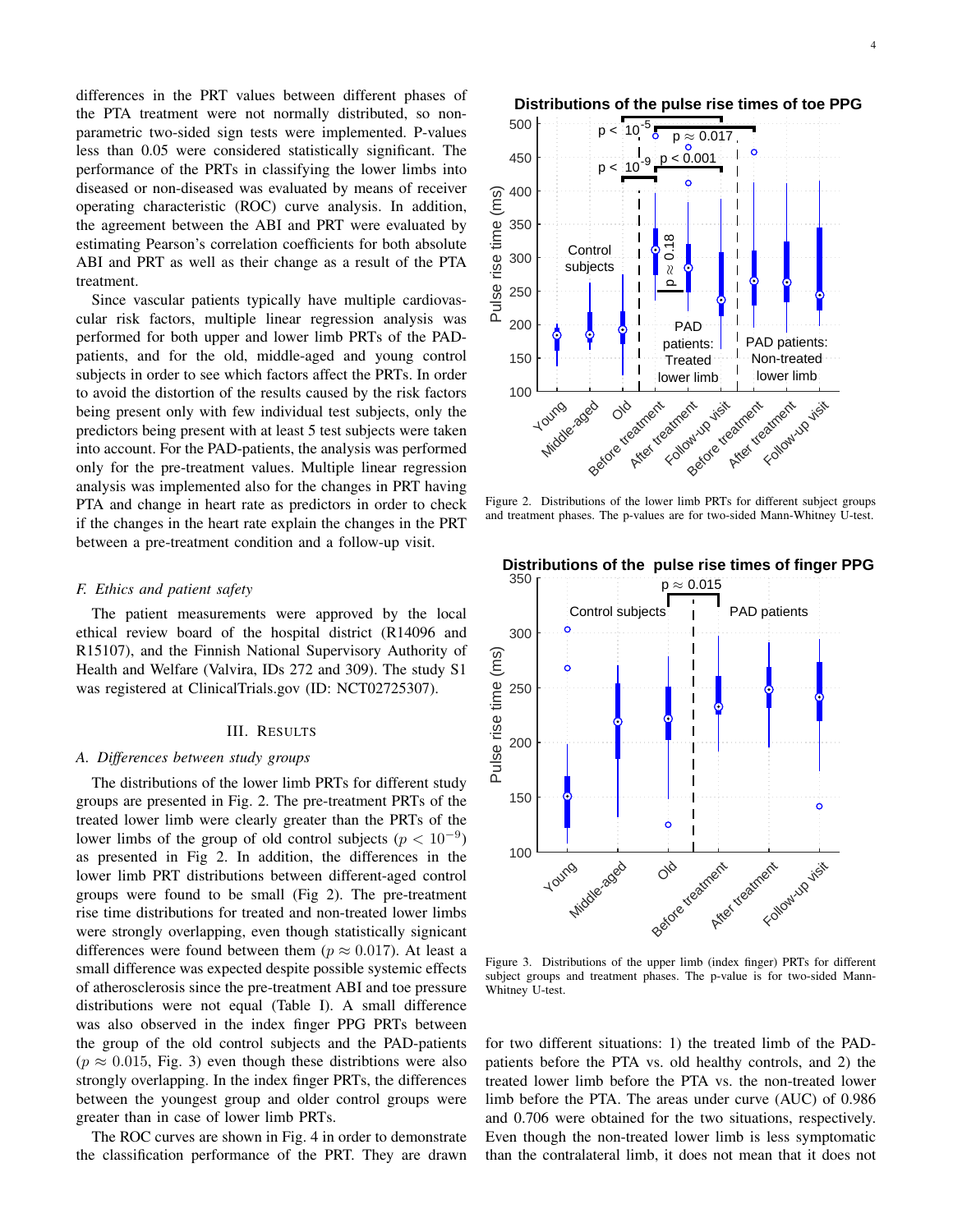

Figure 4. Receiver operating characteristic (ROC) curves for two situations: 1) the treated limb of PAD patients before the PTA vs. old healthy controls, and 2) treated lower limb before the PTA vs. non-treated lower limb before the PTA.

have any atherosclerotic PAD lesions due to the systemic nature of atherosclerosis. This is seen as the relatively low AUC for the distinction of treated and non-treated limb based on PRT. The partition values of 250 ms and 232 ms provide the sensitivities of 0.875 and 1.00 with specificities of 0.967 and 0.903, respectively, for the comparison between healthy old controls and PAD patients. Thus, according to our results based on Caucasian subjects, the lower limb PRT greater than approximately 240 ms is a sign of possbile PAD lesions in that lower limb.

## *B. Dependence between ABI and PRT*

ABI and PRT values in different study groups and PAD patients at different phases are shown as a scatter plot in Fig. 5. Also the regression lines and Pearson's correlation coefficients are shown in Fig. 5 based on four different combinations of source data. A linear dependence between ABI and PRT cannot be assumed for ABI-values higher than 1.3 which indicates incompressible arteries. The normal range for ABI is 0.9–1.3, so the ABI-values higher than 1.3 were excluded.

A dataset consisting of the old control subjects and the pre-treatment data of the PAD patients' treated limb yielded a correlation of −0.81 (−0.89. . .−0.69 (95% confidence interval),  $p < 10^{-11}$ ). This evaluates how the PRT correlates with ABI in non-treated subjects and suggests that the PRT could discriminate at least the most extreme PAD lesions from healthy subjects. A correlation of  $-0.64$  ( $-0.78...$   $-0.42$ ,  $p$  < 10<sup>−</sup><sup>5</sup> ) was found for a dataset consisting of PAD patients' pretreatment and follow-up visit results, and this describes how the ABI and PRT correlate in a data containing the treatment response. To estimate the overall dependence between the ABI and PRT, a correlation of  $-0.58$  ( $-0.70...$  $-0.43$ ,  $p < 10^{-9}$ ) was found for the dataset consisting all the datapoints in Fig. 5. The least dependence  $(r = -0.29, -0.01... -0.53, p < 0.05)$ 



Figure 5. Comparison between ABI and PRT, grouped by different study groups. Also the regression lines based on different data are shown with Pearson's correlation coefficients  $(r)$  and p-values.

between the ABI and PRT was observed in a dataset consisting the old control subjects and the pre-treatment data from the non-treated limb. In this dataset, the majority of the ABIreadings was in a narrower range than in the other datasets which may explain the poorer dependence.

# *C. Changes caused by PTA*

Fig. 2 shows that the PRTs at pre-treatment, immediate posttreatment, and follow-up visit conditions of the treated limb are strongly overlapping, and there are even no statistically significant difference between the pre-treament and immediate post-treatment conditions ( $p \approx 0.18$ ). This is because the average or median change in PRT is relatively small with respect to its large between-subject variance.

However, at the individual level, there are group-wide consistent decreases in the PRTs of the treated limb as a result of the PTA. Clear differences are observed by using paired 2 sided Student's t-tests for testing if the normally distributed differences between different conditions deviate from zero. Fig. 6 shows the distributions for paired changes between different situations, i.e. 1) immediately after and before the PTA, 2) follow-up visit and before the PTA, and 3) followup visit and immediately after the PTA. The differences are shown for both treated and non-treated lower limb as well as for the upper limb (index finger). The results in Fig. 6 show statistically significant differences in the treated lower limb: 1) −33.9 ms (−74.6 ms. . .−4.2 ms) (median (25%. . . 75% quartiles)),  $p < 0.0005$ , 2)  $-64.7$  ms  $(-137.3$  ms...  $-20.1$ ms),  $p < 0.0005$ , and 3)  $-59.0$  ms  $(-110.5$  ms...  $-15.6$  ms),  $p < 0.001$  for the changes between immediate pre- and posttreatment, pre-treatment and follow-up visit, and immediate post-treatment and follow-up visit conditions, respectively. The signals recorded from non-treated lower limb and index finger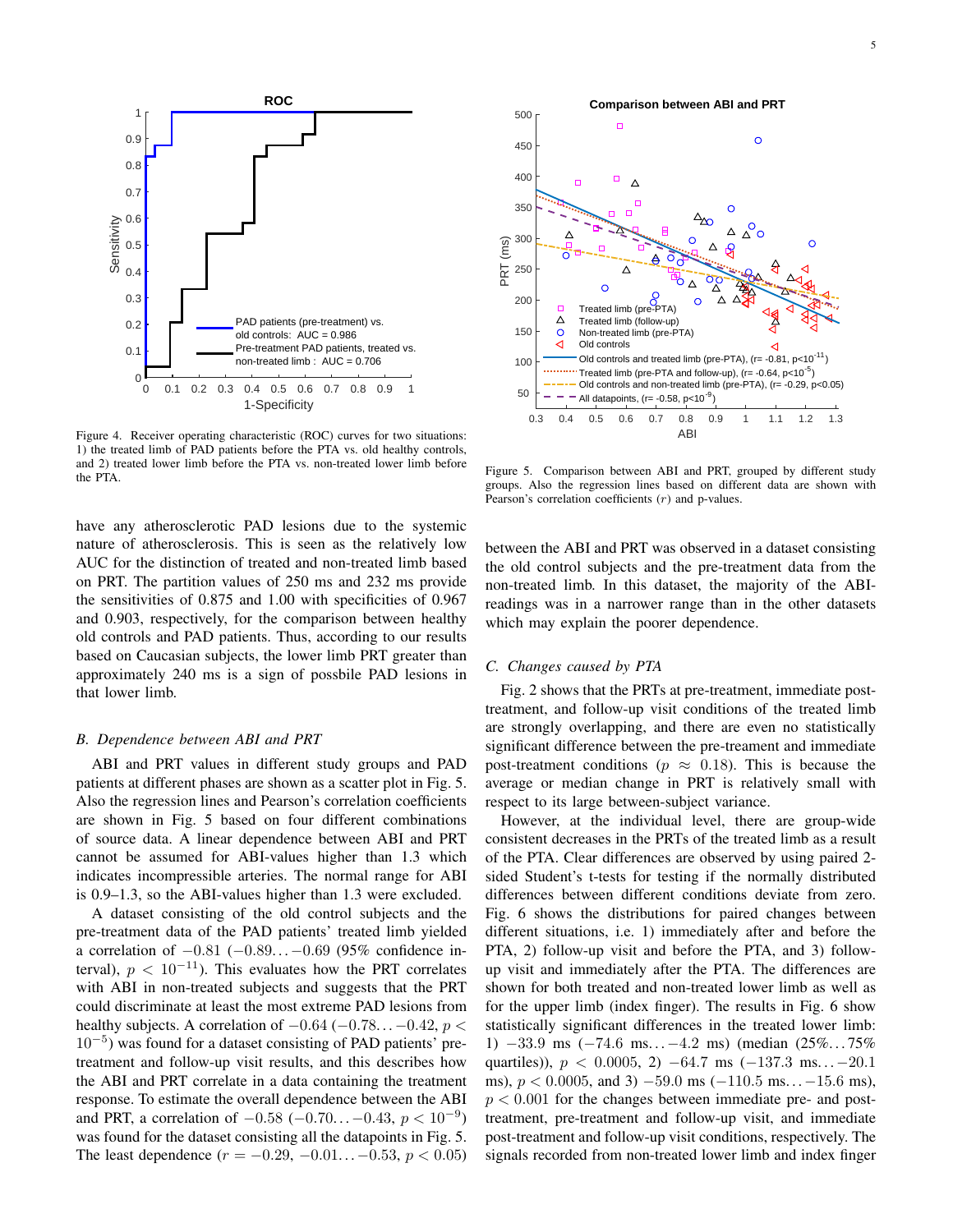

Figure 6. Changes in the rise times of the treated lower limb indicate statistically significant differences between different treatment phases whereas the changes in non-treated lower limb and index finger PPG do not show statistically significant differences between different measurement events.



Figure 7. Changes in a lower limb PRT as a function of changes in the ABI.

do not show consistent or significant differences in either direction. The results in Fig. 6 show that the PTA causes immediate changes in PRTs in the treated limb and the changes continue during the follow-up period. The continuation of the change is most probably due to histological remodeling of the vasculature in the treated lower limb initiated by the revascularization. This is supported by the lack of consistent changes in the non-treated lower limb and in the index finger PRTs. Even though the PRTs of the treated lower limb change towards healthier direction, differences still remain between the old control subjects and the follow-up visit condition of the treated limb (Fig. 2,  $p < 10^{-5}$ ).

Changes in the PRT as a function of changes in the ABI

are shown in Fig. 7 for both treated and non-treated lower limbs. Pearson's correlation coefficient between the change in lower limb PRT and ABI is  $r = -0.595$  ( $p < 5 \cdot 10^{-5}$ , 95%confidence interval  $-0.758... - 0.362$ ). The Pearson's linear correlation between the PRT and the other reference parameter, toe pressure, was less significant  $r = -0.348$  ( $p = 0.026$ , 95%-confidence interval  $-0.592... - 0.046$ ) which was the case also with the correlation between the reference parameters (ABI and toe pressure,  $r = 0.327$ ,  $p = 0.033$ , 95%-confidence interval 0.033 . . . 0.568).

The inserted instrumentation did not cause significant changes: the median (interquartile range) changes in PRT values were 6.9 ms (-3.4 ms–17.6 ms,  $p \approx 0.08$ ) and -6.0 ms (-12.2 ms–1.6 ms,  $p \approx 0.42$ ) for 1) pre-treatment situation vs. all the endovascular instruments inserted in the SFA, and 2) immediately after the last balloon angioplasty all the endovascular instruments in the SFA vs. immediate posttreatment condition, respectively.

#### *D. Multiple linear regression*

For the upper limb PRTs, the age, heart rate and smoking are statistically significant predictors. With lower limb PRTs, the PAD is a clearly more significant predictor than age, heart rate, other cardiovascular disorders or symptoms concomitantly present in the PAD-patients. The visually observed stronger age dependence of the upper limb (Fig. 3) in comparison with the lower limb (Fig. 2) PRT supports the results of the multiple linear regression analysis. Table IV shows the results of multiple linear regression analysis for the changes in PRT due to PTA and change in heart rate. This shows that the change in heart rate does not explain the changes between the pre-treatment state and the follow-up visit.

## IV. DISCUSSION

The results show that the lower limb PRT increases with the PAD lesions compared with healthy subjects or contralateral

Table III MULTIPLE LINEAR REGRESSION COEFFICIENTS  $(\beta)$  with P-VALUES FOR UPPER AND LOWER LIMB PRTS. STATISTICALLY SIGNIFICANT  $(p < 0.05)$ VALUES ARE HIGHLIGHTED.

|                                 | Lower limb |                     |        | Upper limb          |
|---------------------------------|------------|---------------------|--------|---------------------|
|                                 | β          | $\boldsymbol{p}$    | ß      | $\boldsymbol{p}$    |
| (Intercept, ms)                 | 244        | $1.7 \cdot 10^{-7}$ | 173    | $1.3 \cdot 10^{-8}$ |
| Age (ms/year)                   | 0.63       | 0.015               | 1.4    | $5.7 \cdot 10^{-9}$ |
| Heart rate (ms/bpm)             | $-1.3$     | 0.002               | $-1.1$ | 0.005               |
| PAD (ms)                        | 42         | $4.2 \cdot 10^{-4}$ | 16     | 0.513               |
| Diabetes (ms)                   | 15         | 0.256               | -11    | 0.440               |
| Dyslipidemia (ms)               | 47         | 0.006               | 0.93   | 0.947               |
| Smoking (ms)                    | 1.0        | 0.917               | 22     | 0.018               |
| Rheumatoid arthritis (ms)       | -11        | 0.513               | 24     | 0.050               |
| Intermittent claudication (ms)  | 46         | 0.002               | 4.0    | 0.855               |
| Hypertension (ms)               | -44        | 0.003               | 12     | 0.343               |
| Coronary artery disease (ms)    | $-14$      | 0.556               | 11     | 0.642               |
| Coronary thrombosis (ms)        | $-18$      | 0.510               | $-34$  | 0.273               |
| Cardiac failure (ms)            | 7.0        | 0.720               | $-16$  | 0.412               |
| Arrhythmia (ms)                 | 45         | 0.101               | 25     | 0.337               |
| F-statistics vs. constant model |            | 5.3.10              |        | 7.4.10              |

PAD = peripheral arterial disease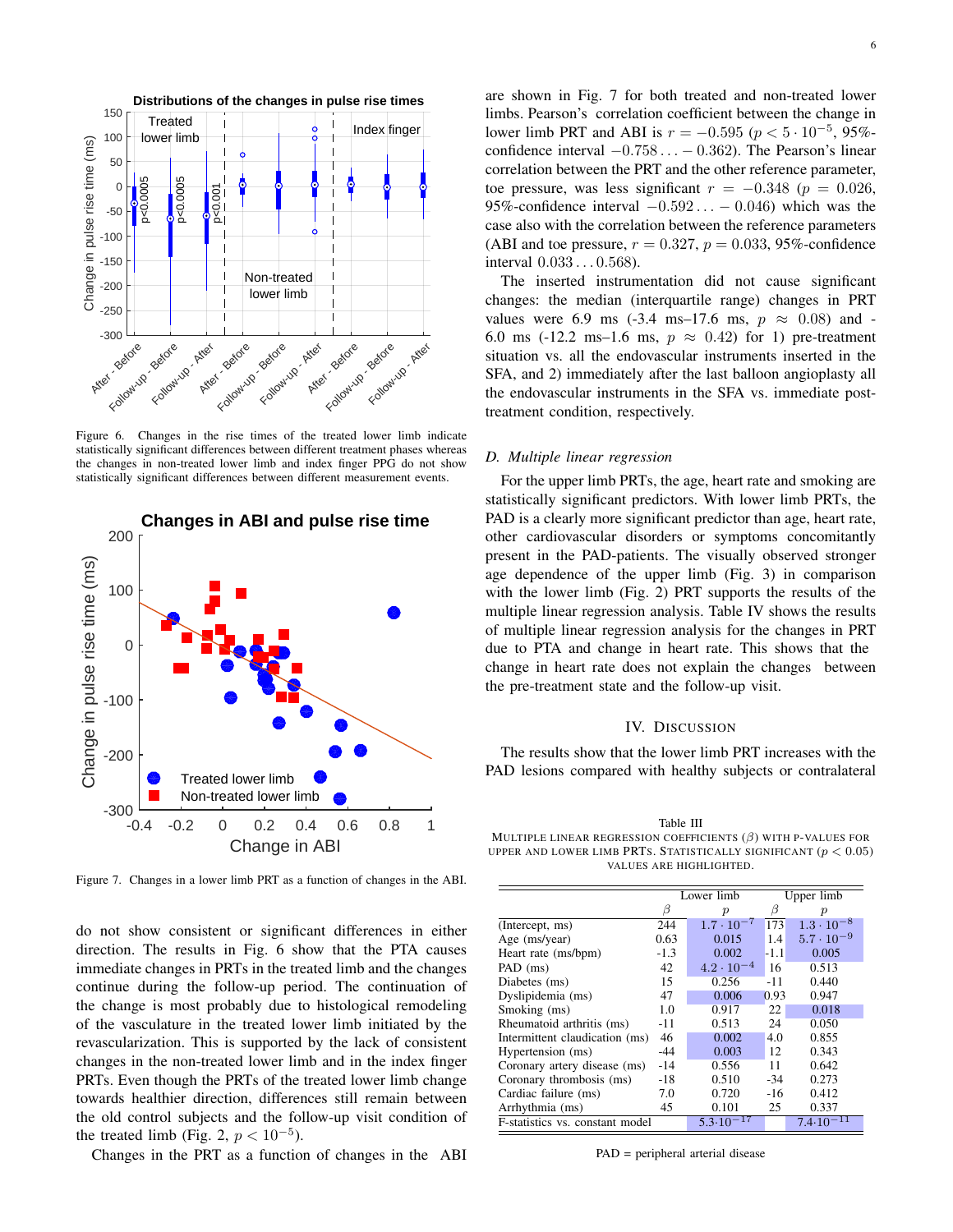#### Table IV

MULTIPLE LINEAR REGRESSION COEFFICIENTS  $(\beta)$  with P-VALUES BETWEEN PRE-TREATMENT CONDITION AND FOLLOW-UP VISIT FOR THE CHANGES IN UPPER LIMB PRTS WITH CHANGE IN HEART RATE (HR) AND PTA AS PREDICTORS. STATISTICALLY SIGNIFICANT  $(p < 0.05)$  values ARE HIGHLIGHTED.

|                                 |         | D                    |
|---------------------------------|---------|----------------------|
| (Intercept, ms)                 | $-2.9$  | 0.73                 |
| Change in HR (ms/bpm)           | $-0.94$ | 0.29                 |
| $PTA$ (ms)                      | $-55.4$ | $3.3 \cdot 10^{-05}$ |
| F-statistics vs. constant model |         | $9.9.10^{-5}$        |
|                                 |         |                      |

healthier lower limb. The differences between the contralateral lower limbs in the PAD-patients are clearly smaller than between the limb with PAD lesions and healthy same-aged control subjects. An obvious reason is that the PAD lesions are often bilaterally present. In this study, the ABI measurements of the non-treated lower limb provided conflicting readings in the two measurements: 68 % of the PAD-patients had abnormal ABI also in the non-treated lower limb at least in one of the two ABI measurements (ABI before the PTA and during the follow-up visit) which supports our observation of bilaterality. This is a limitation of the study as the conclusions from the condition of the non-treated asymptomatic or healthier lower limb are not necessarily reliable due to the challenges with the current reference methods [4], [5]. However, the distributions of the ABI-readings of the treated and non-treated lower limbs were (Table I) more distinct than the corresponding distributions of the PRTs (Fig. 2) and the other reference value, toe pressure (Table I).

A notable issue at group-level is that the PRT differences between the follow-up visit condition and the old control subjects remain (Fig. 2), despite the PTA treatment and the resulting trend towards smaller PRTs. This difference is also seen in ABI-readings (Table I). The major reason most likely is in the systemic nature of atherosclerosis. In the PTA of the SFA, only the most stenosed or occluded segments of the SFA are dilated, and the possible lesions in the more distal segments of the lower limb arteries are left untreated.

The index finger PRTs do not change consistently between the different measurements within the PAD-patients. In general, the stenoses in the upper limbs are less common than in the lower limbs [17], [18]. The small differences observed in the index finger PRTs between the old control subjects and PAD-patients before the PTA are assumed to be caused by excessive arterial stiffening which is typical with the PADpatients having several cardiovascular risk factors. The stiffening of the arteries increases the pulse wave velocity which makes the heart-beat induced wave and first reflected wave more and more overlapping, causing delayed temporal location of the peak value compared with the healthy arteries having more distinct waves. Differences in other upper limb PWderived features, such as augmentation index and reflection index, between healthy controls and atherosclerotic patients have also been observed in an earlier study [19].

According to the presented results, the upper limb PRTs are mainly associated with the aging (1.4 ms/year,  $p \approx 5.7 \cdot 10^{-9}$ ) and history of smoking (22 ms,  $p \approx 0.018$ ). Also the lower limb PRTs depend slightly on the age (0.63 ms/year,  $p \approx 0.015$ ), but PAD (42 ms,  $p \approx 4.2 \cdot 10^{-4}$ ) and its typical symptoms, such as intermittent claudication (46 ms,  $p \approx 0.002$ ) and dyslipidemia (47 ms,  $p \approx 0.006$ ), were found to have a more significant effect. Based on the presented results, the lower limb PW-derived features are more sensitive than the upper limb PWs to reveal arterial diseases which can be clinically seen as a continuum of degenerative changes. One possible reason is that the higher hydrostatic pressure in the lower limbs at standing or sitting positions causes physiological thickening of the arterial walls, making the arteries of the lower limb more vulnerable to atherosclerotic changes [20]. On the other hand, the arterial pathway from the heart to the toe is longer than distance from the heart to the finger which may have an effect, too.

Earlier studies have found association between age and PTT [8]–[10] as well as association between the time delays of pulse arrivals between healthy and diseased lower limbs [11]. In both cases, peak or foot points of the PW are utilized as reference points. A recent study [12] suggests that the PTA affects positively to the lower limb PTT of a treated limb. There are also studies reporting differences in the PRTs between PADpatients who have abnormal ABI and healthy control subjects as well as differences between the contralateral lower limbs of the PAD-patients [7]–[9]. However, the authors are not aware of the prior studies reporting the changes of PRT caused by the PTA treatment. The present study shows that the PRTs decrease towards healthier values as a result of successful PTA. The positive changes found in the vascular dynamics as a result of the PTA are supported also by Yokoyama *et al.* [21] who have reported a decrease in brachial-ankle pulse wave velocity (baPWV) in diabetic patients having PAD compared with diabetic patients without PAD lesions even though baPWV normally increases with age and arterial stiffening. In their study, an increase in baPWV values of the diabetic patients was observed after the successful PTA. A positive change after the lower limb PTA in an upper limb derived vascular parameter, radial artery derived aortic augmentation index, has been reported as a result of beneficial systemic vascular effects after revascularization and remodeling [22]. However, the present study did not find consistent improvement in the upper limb PRT or non-treated lower limb PRT.

When considering the pressure as a driving force or input in the arterial system, arterial tree as a conduit system or a transfer function having a certain frequency response, and the observed peripheral blood volume pulse as an output or a response of the system, the increase in the flow resistance of the arterial pathway decreases the cut-off frequency of the arterial tree. This causes higher-frequency features to be attenuated which is seen as rounded features of the PW and the delays in the response of the system, i.e. the arrival of the peripheral peak blood volume in the case of PPG measurement. The dimininished arterial compliance, which is associated with aging, decreases the PTT by 0.58 ms/year  $\dots$  0.80 ms/year [7], [10], but PAD increases in the lower limb PRT and foot- and peak point-based PTTs with PAD-patients [8], [9], [12] which is in line with the present results and our assumption. With respect to the present and earlier results, the